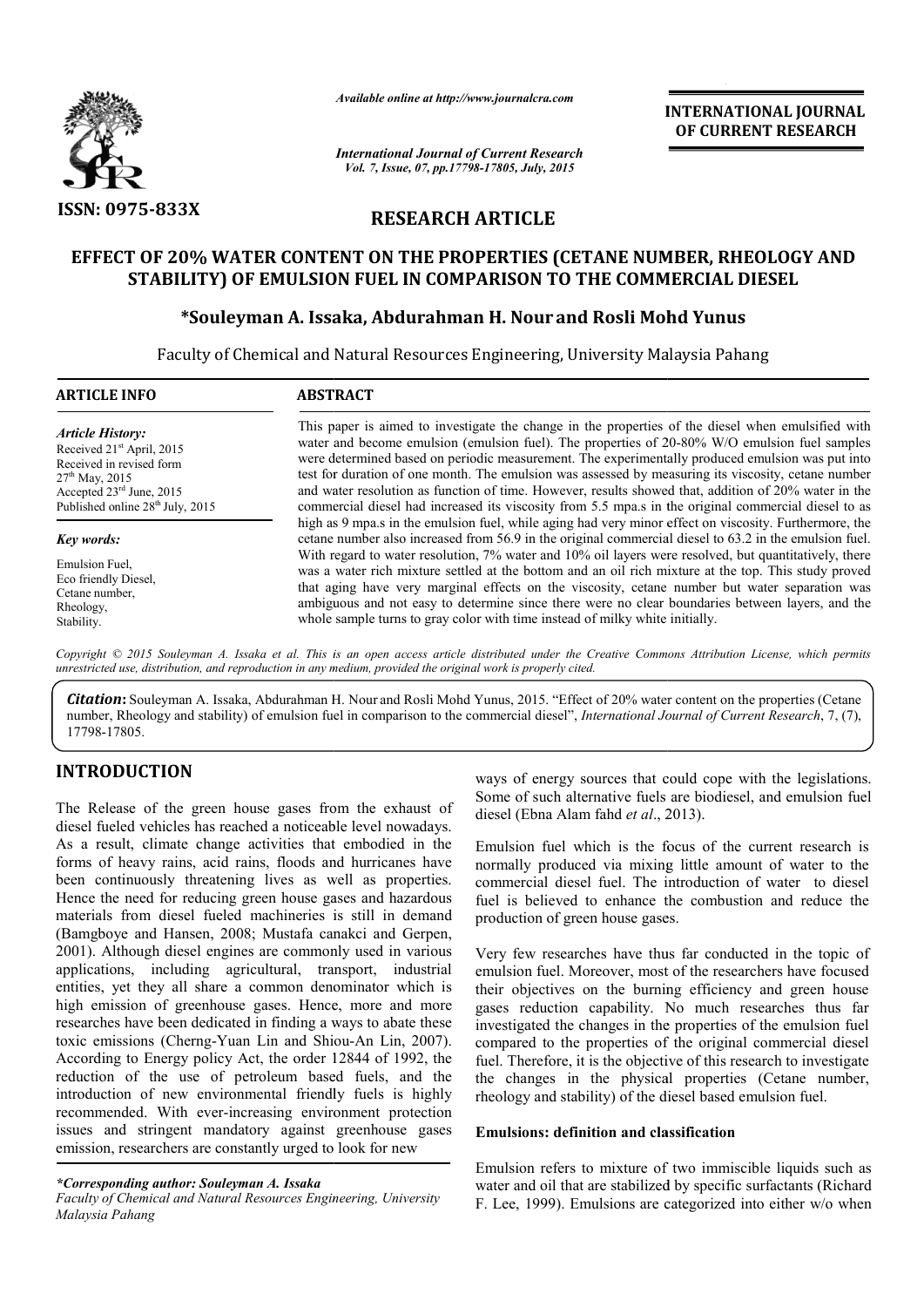the oil is the continuous phase or o/w when water is a continuous phase. Technically, emulsions types are normally determined via observing the dispersability of the fresh prepared emulsion droplets when it is added to a volume of pure water in a test tube (Binks and Lumsdom, 2000). The addition of water to the diesel fuel (emulsion fuel) is believed to add value to the fuel, since water is assumed to disperse in the forms of small droplets suspended within the bulk fuel that can vaporize during combustion leading to more efficient combustion of fuel (Kadota and Yamasaki, 2002). Although stable emulsion can resist the splitting of the phases for certain period of time (shelf life), yet most of emulsions tend to separate back to their original phases gradually and slowly as time passes. The rate of separation of emulsion to its original phases with time is known as emulsion stability, a process which is normally assessed by recording the volume of phases (water or oil) separated (Sedimentation or creaming) from the emulsion as function of time (Souleyman *et al*., 2013).

Most emulsions are thermodynamically unstable, therefore given enough settling time, the small droplets would aggregate and form bigger ones which eventually flocculate and coalesce to larger ones (Manar el-sayed, 2012). Every coalescence process is normally a result of other main steps namely: Flocculation, film drainage, film thinning and film rupture (Abdurahman H. Nour and Rosli Mohd Yunus, 2006).

When an emulsion sample is left in shelf for certain period of time, the Attractive van der waals forces together with the gravitational forces would attract the neighboring Droplets toward one another until they attain congregated flocks (flocculation). The flocculated droplets are separated by thin film called interfacial film. The interfacial film is formed due to the balance of the attractive force driving the droplets together and hydrodynamic (resistance force) of the fluid captured in the gap. Given enough time, this fluid held in film starts to drain or flow out of the film (film drainage), if the repulsive forces are long ranged and weaker than attractive (van der waals forces) forces. After most of the fluid had drained out of the film, it would starts to shrink (film thinning). After all fluids and surfactants forced out of the film, the film shall torn and vanish away (film rupture). After film rupture, the two droplets merge together losing their identity and form one big droplet (coalescence) which is the last process, the same procedure happen to other droplets and leads them to form multiple flocks of bigger volumes. As time goes on, These cluster of flocks would coalesce to more bigger ones till their masses would exceed the gravitational forces and pull them out of the mixture as separate phase (sedimentation)(film thinning citation) (Dimiter N. Petsev, 2000)

Emulsions have the tendency to separate with time because of gravitational forces that tend to pull the heavier liquid particles downward. In the case of surfactant stabilized emulsions, when two droplets approach each other, the surfactant chains move away from the interface toward the bulk fluid leaving a gap that generates local region of almost pure continuous phase without surfactants, this makes the osmotic pressure in the fluid surrounding the particle pair exceeds that between the particles and pushes the particles to merge together (Kunio Furusawa *et al*., 2002). Surfactant molecules have the tendency to

migrate at the interface whenever it is placed between two immiscible phases. Thus, the primary role of the surfactants is to reduce the interfacial tension between the two phases which leads to decrease on the surface mobility of the dispersed droplets leading to stable emulsions (Langevin *et al*., 2004). Beside the surfactants, other parameters such as mixing power (RPM) and mixing time also of paramount importance in synthesizing any experimental emulsions. To form stable water-in-oil emulsions, surfactant molecule must have larger hydrophobic regions and smaller hydrophilic regions, That is because every single water droplet needs to be encapsulated by gel like surfactant molecules that would stabilize the water droplets and hinder them from coalescence, and this would eventually leads to the increase in the viscosity and improves the stability of emulsions (Souleyman A. Issaka *et al*., 2013).

Regarding emulsion fuel, it improves the combustion efficiency and tremendously lower the emission of the toxic gases such as unburned HC, CO, CO2, NOx. The NOx reduction is believed to occur through the lowering of combustion temperature (Al-sabagh, 2012). Emulsion fuel is normally produced by mixing the diesel with pure water in the presence of emulsifying agent. One of the challenges facing emulsion industries is stability, since emulsion need to be assessed for shelf life compatibility before being sent to market. Generally heavy oil emulsions are categorized into four categories. Namely, stable, unstable, mesostable and entrained, each category has it is own properties (Merv Fingas, 2009).

At high water content (droplet phase) stable emulsion generally can persists water resolution for at least 30 days, having viscosity of about double of the starting oil, and keeping almost 80% of the water unresolved. While unstable emulsion would not retain more than 10% water, and its viscosity is normally less than double of the starting oil. Indeed the meso-stable emulsion would lies between the aforementioned two categories. The entrained emulsion is not a true emulsion. It takes up around 45% of the water initially, then loses it gradually with time (Merv Fingas, 2009).

Emulsion stability is normally measured via the periodic monitoring and measuring the amount of clear phases separated out of the emulsion with time (Abdurahman H. Nour, 2010), The viscosity of water-in-oil emulsions are normally increased with increasing water volume fraction and decrease with increasing temperature (Abdurahman H. Nour, 2010). One important characteristics of any diesel fuel system is the cetane number. Cetane number is similar to octane number in gasoline indicates the fuel quality (Ingwald obernberger, 2004), It determines the readiness of the fuel to auto-ignite when injected into the engine, it is dependent on the composition of the fuel and affect the stability of the engine, noise level, and exhaust emissions (Ingwald obernberger, 2004). The cetane number for commercial diesel fuel is between 40 and 45 and that for biodiesel is between 45 and 67 (Klopfenstein, 1985). Adding water to fuel has the following attributes, Water vaporization maximizes the dispersibility of the fuel, water also scatter in the form of smaller droplets within the bulk fuel which in turn increases the contact surface between the fuel and air (enhance combustion), also during combustion water would form a high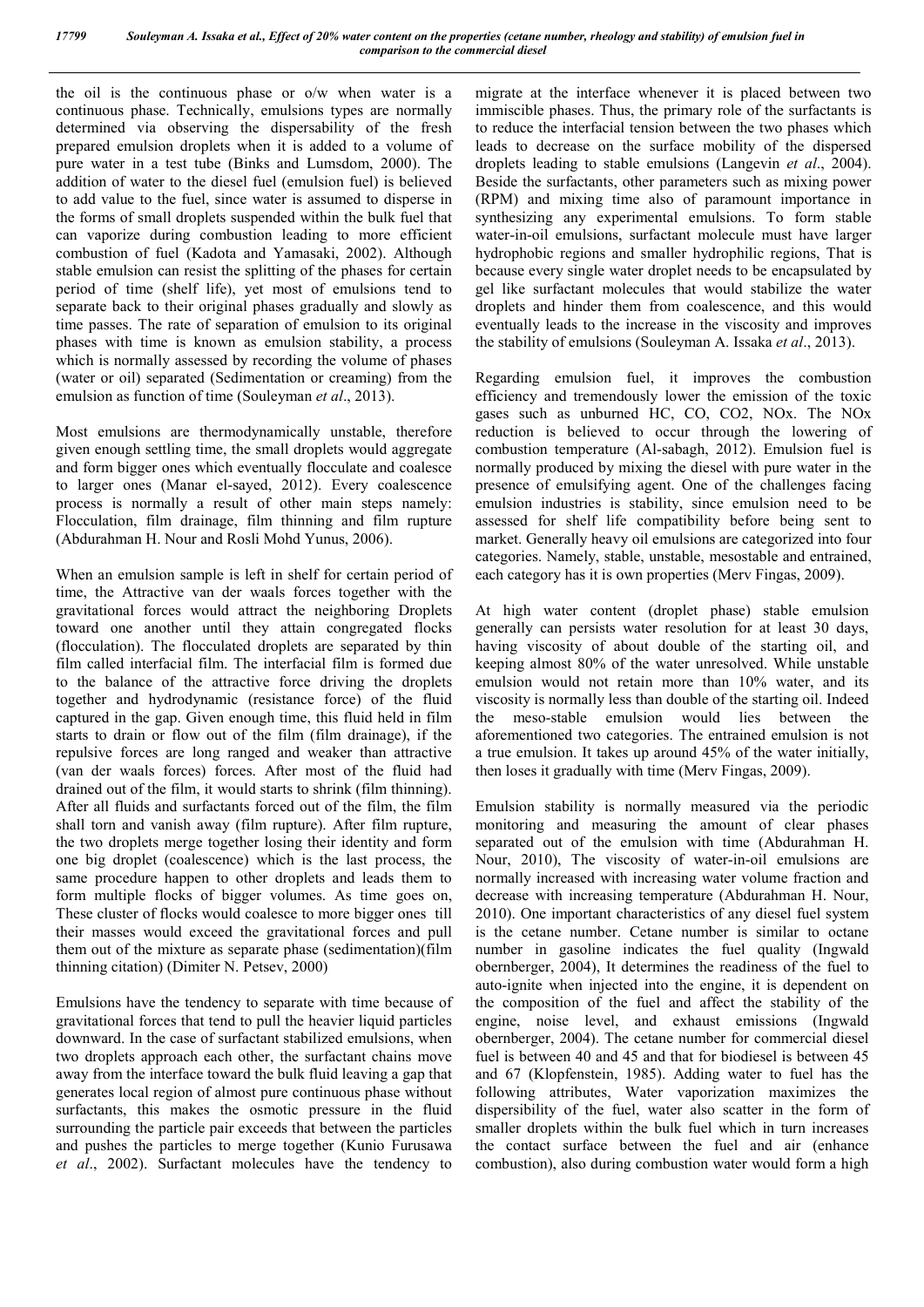pressure steam which induces micro-explosion (Enrico Carlo Fumagalli, 2013).

Water vaporization induces fuel atomization and mixing that would enhance the burning rate, reduces the amount of particulate matters (PM), and increases the likelihood of soot oxidation by the free OH radicals (Enrico Carlo Fumagalli, 2013). Also water is expected to decrease the flame temperature which reduces the temperature and pressure in the cylinder as well as NOx formation (Cherng-yuan lin and Kuo-Hua Wang, 2003).

#### **Cetane Number**

Cetane number is a very important parameter of diesel fuel, since it indicate the quality and readiness of diesel fuel to autoignite when injected into the engine. It is the time delay between when the fuel is first injected into the cylinder and when the ignition occurs. It is a very strong function of the composition of the fuel and can affect the engine stability and noise level (Gerhard Knothe, 2014). Although cetane number is conceptually analogous to the octane number for gasoline, yet it was reported that, compound with high octane number found to have low cetane number (Gerhard Knothe, 2014). Cetane number also used commonly as indicator for determining biodiesel fuel quality. It was reported that, the cetane number of the biodiesel fuel varies in accordance with the chemical composition of the feedstock (Gerhard Knothe, 2005). The cetane number of biodiesel was found to decreases with decreasing chain length, increased branching, and increased saturation as well as Iodine values. Higher cetane number indicates that the fuel will ignite faster than those with lower cetane values (Gerhard Knothe, 2005). Oliveira L. E and friends have investigated the effect of mixing different concentrations of biodiesel with petroleum based diesel fuel and their effect on the cetane number. However, they observed that the presence of biodiesel from Tilapia Viscera oil blended with petroleum diesel improves the cetane number (Gerhard Knothe, 2005) B. Freedmanhad studied the cetane number of homologous series of saturated n-alcohols in the range of C5 to C12 and C14, thus, they observed a linear increase in cetane numbers with increasing carbon numbers (Freedman and Bagby, 1990).

Yu A. Borisov and coworkers have investigated the octane number of water-in- gasoline emulsion sample. Results of the octane number measurement revealed that, as the water content of the emulsion increased, the octane number increased nonlinearly. Furthermore, they found the octane number of the fuel is dependent on the octane number of the original fuel (Borisov *et al*., 1983). Thus far no one have studied the cetane number of the petroleum based emulsion fuels, therefore one of the objectives of this study is to investigate the cetane number of the emulsion fuel produced from mixture 20-80% water-indiesel fuel as function of time in comparison to the commercial diesel fuel.

#### **Some literature on the previous emulsion fuels researches**

One of the challenges facing the evolution of emulsion fuel is the stability. Especially at higher water contents, and that makes the emulsion fuel to poses very poor shelf life. Therefore, it is another objective of this paper to study the stability and shelf life based on several parameters including, viscosity as function of shear rate and time, water resolution as function of time, and cetane number as function of time as well. Viscosity of synthetic emulsion is mainly depends on, temperature, volume fraction of the dispersed phase, viscosity of continuous phase, shear rate, droplet sizes distribution and pressure (Rasha Mohammed Abd *et al*., 2014). A.I.Bamgboye and friends have developed a relation between the Fatty acid ester (biodiesel) composition and the cetane number via regression analysis methods, and came up with an equation to relate the cetane number to the weigh percentage composition of fatty acid methyl ester (biodiesel fuel). However, their results proved that, the predicted cetane number of the biodiesel agrees well with the measured cetan number values (Bamgboye

and Hansen, 2008).

Cherng-yuan and friends have investigated the emulsification characteristics and fuel properties of the multiple emulsion systems (O/W/O), however they have identified the important parameters which could affect the multiple emulsion formulation. Thus, their results revealed the effect homogenizing speed which induced strong effect on the droplet sizes, and water to oil ratios which affected the viscosity (Cherng-Yuan Lin and Kuo-Hua Wang, 2004). Roy and coworkers have investigated the combustion performance and efficiency of three different diesel fuels namely, pure fossil diesel, biodiesel blinded fossil diesel, and water blinded (emulsion) fossil diesel. However, their results proved that water blended (emulsion) fossil diesel showed improved combustion followed by biodiesel blended fossil diesel then pure diesel (Roy J. Crookes *et al*., 1997) P. Schulz and colleagues have investigated the stability of emulsion fuel based on the INSEDELF method which describe the quality of emulsion based on visual observation as well as thermodynamic evaluation of the progress of the emulsion at given temperature (Schulz *et al*., 2004). Others have investigated the stability of nanoemulsion fuel based on droplets sizes, interfacial tension and water content, and emulsifiers' consideration. Water content was varied as 5, 9 and 14%. Ultraturax pro 200, UAS homogenizer was used to provide the mixing energy which was 20000 rpm (Al-sabagh *et al*., 2011).

M. Ebna Alam fahd and colleagues have conducted comparative test between base diesel fuel and 10% water mixed emulsion fuel performances on diesel engine, their results proved that 10% w/o emulsion fuel could reduce the exhaust gas temperature significantly at higher engine load as well as NOx and CO gases from the exhaust (Yang *et al*., 2013). M. Senthil and colleagues have investigated the use of animal fat, water and alcohol based emulsion fuel to derive diesel engine, however they reported noticeable improvement in engine performance and massive reduction in emissions (Senthil Kumar *et al*., 2006). Anders Andreasen and colleagues had conducted comprehensive investigations on developing water-in-diesel fuel emulsion for marine diesel engine fuel. Their objective was to reduce the emission of NOx and CO gases, and accordingly their result had showed noticeable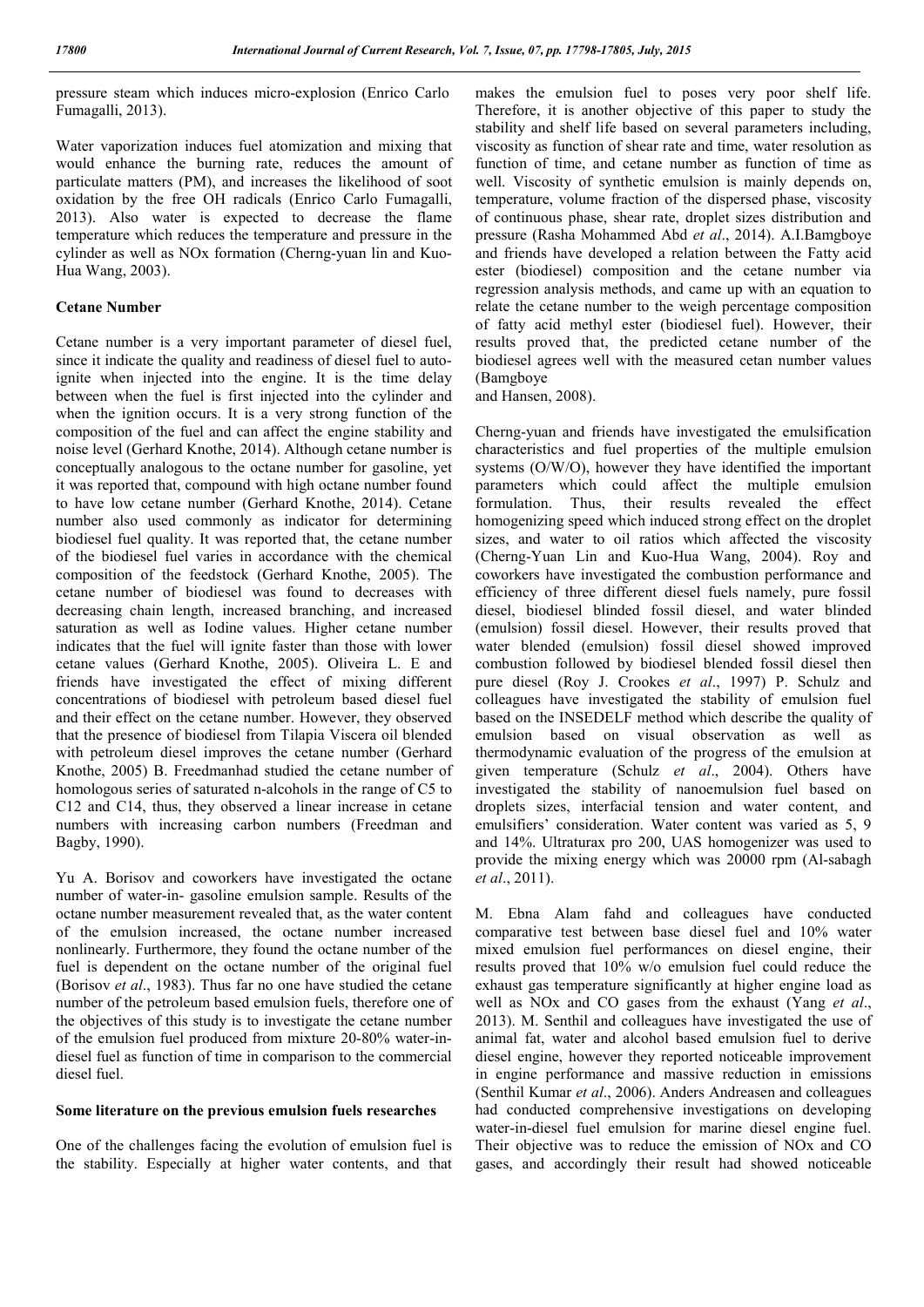reduction in CO as well as NOx gases (Andres Andreasen, 2011). Others have studied the effects of the combined multiple emulsion as such w/o/w or o/w/o and NOx inhibitor agent to reduce the NOx emission from the combustion gases. Their results showed that aqueous ammonia would reduce the emulsion stability as well as kinematic viscosity and specific gravity (Cherng-Yuan Lin and Hsiu-An Lin, 2008; Cherng-Yuan Lin and Kuo-Hua Wang, 2004). Also Gonglun chen and friends have investigated the effects of different parameters on diesel emulsion stability. they reported the followings: The optimum dosage of emulsifiers is 0.5%, oil to water ratio was 50-50% respectively, stirring intensity was 250 rpm and emulsification temperature was  $30^{\circ}$ C (Gonglun chen, 2005). Similar results were reported by souleyman and colleagues who studied the stability parameter for decolorized crude oil. However, they found the optimal emulsifiers' dosage to be 0.5%, rpm of 1600 and mixing temperature of  $30^{\circ}$ C (Souleyman A. Issaka *et al*., 2010).

## **Methodology**

This section describes all the techniques, materials and procedures used to accomplish the objectives of the current research, thus the methodology shall be narrated in two sections namely material and methods.

#### **Materials**

The homogenizer type used in this study was IKA- stativ MAX. Load: 100kg SFH 150 ATEX. While the rheometer was Brookfield DV-III Ultraprogramable rheometer, S.N: RY80663. The cetane number was measured via SHATOX SX-200PORTABLE OCTANE METER. Commercial fossil based diesel fuel and surfactants were purchased from local companies.

#### **Methods**

Emulsion was prepared through by the agent in oil method mentioned earlier. According to this method, the emulsifying agent is first dissolved in the diesel and homogenized for 5 minutes then water was added little by little as the homogenization was going on. Homogenization was continued for total period of 2 hours. After that a sample of 1000 ml was put in i graduated cylinders for stability test, and other samples were taken for rheology measurement. The measurements were made in a daily bases for to total observation time of one month.

The stability test was performed by measuring the amount of water separated from the emulsion in a daily interval for one month

The percentage of water or oil separated from emulsion was calculated using equation (1).

$$
V_{w} (\%) = \frac{v_{I} - v_{M}}{v_{I}} \times 100 \qquad \qquad \dots \dots \dots \dots \dots \dots \dots \dots \dots \dots \dots \tag{1}
$$

Where:

 $V_{\rm w}$  (%) : percentage of water separation from emulsion

 $V_I$ : Initial volume of water in the emulsion  $V_M$ : Measured volume of water

## **RESULTS AND DISCUSSION**

Data of these experiments were collected from a series of measurement that is based on rheological properties and cetane number for a period of one month. Thereafter, the stability of the fuel emulsion was studied based on the water resolution. However the water resolution was measured in daily bases for one month. Both water precipitate and oil floating layers were read off.

### **Viscosity of emulsion with aging**

In this section, the viscosity of emulsion was measured as function of the revolution (RPM) of the spindle (viscometer) for a period of one month, That is to observe the change in rheological properties with time. Figure 2 reveals data of viscosity of the emulsion fuel with respect to time, for duration of two weeks (14 days).



**Figure 1. Cetane number measuring device (shatox sx-200 portable octane meter)**

The rheological properties including viscosity, shear stress and shear rate were measured via Brookfield rheometer. During the measurement, the RPM of the spindle was varied in the range from 20 to 240 with increment of 20 at a time. The general trend is quite plain fluctuation between 5 to 9 mpa.s., Another observation is that most of the curves had reached steady plateau after RPM 100 (spendle RPM).

Figure 3 represents the viscosity of the same sample in the third and fourth weeks or from day 15 to day 27. The trend still somehow similar to that of the first two weeks (Figure 2). The general observation is that in the begining, there was a fluctuation in values of viscosity, espacially at low rpm (from 20 to 100). Then beyond 100 rpm, the most of the values had attained a stable plateau. This to some extend in accordence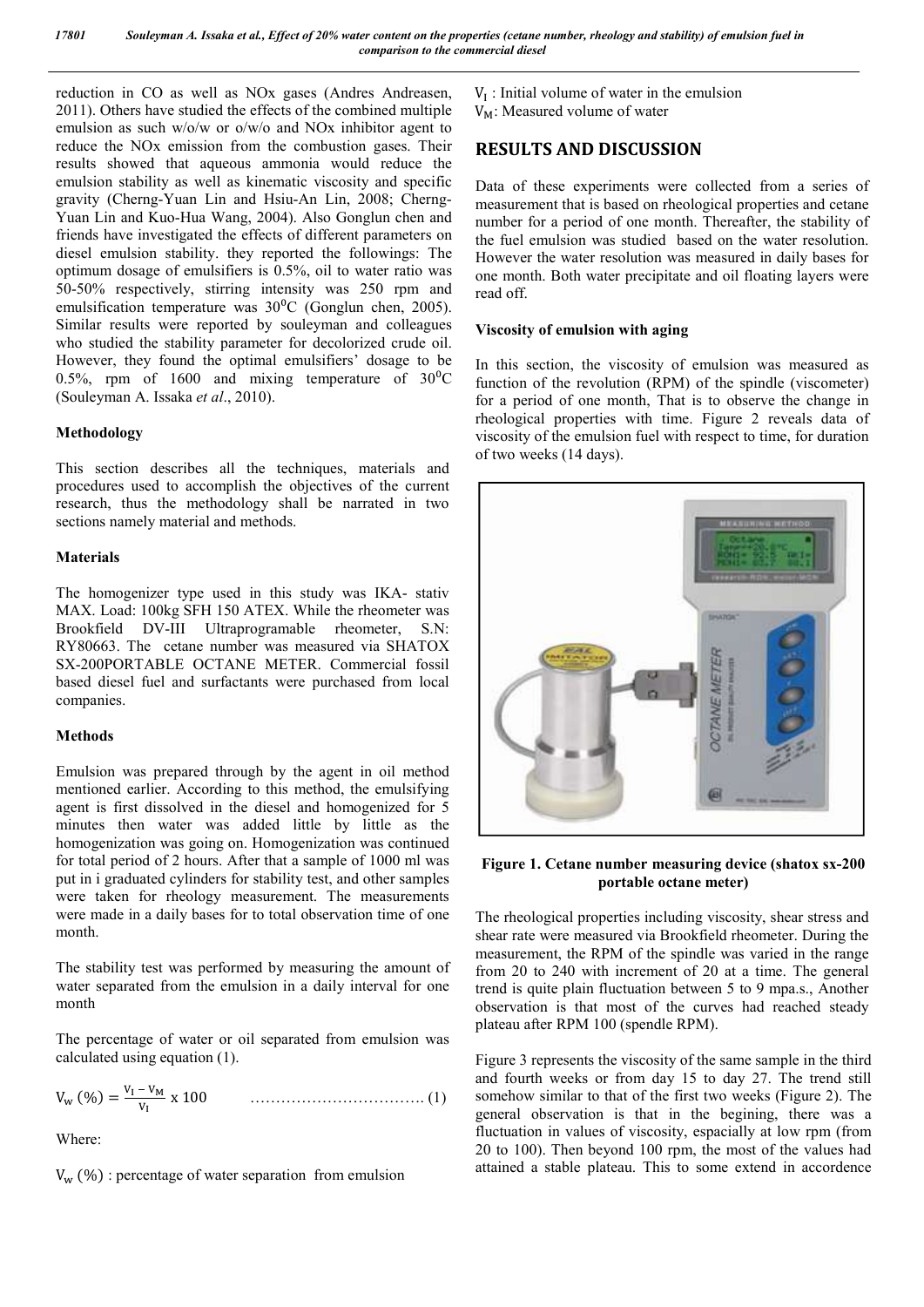with the theory, which sates that shear rate have very minor effects on emulsion stability. Furthermore, the experimental results also revealed that, aging have very minor effects on emulsion viscosity. However, this is in acordence with results repoted by Svetlana, who investigated the effects of aging on multiple emulsions (Aomari *et al*., 1998).



**Figure 2. Viscosity versus Mixing Speed (rpm), for 20-80% emulsion fuel (from day 1 to day 14)**



**Figure 3. Viscosity versus mixing speed (rpm), for 20-80% emulsion fuel (from day 15 to day 26)**



**Figure 4. Viscosity versus mixing speed (rpm), for 20-80% emulsion fuel (from day 28 to day 33)**

Similar trend was observed in Figure 4. Which shows the phenomena from day 28 to 33.

From these observation in Figures 2, 3 and 4, it is clear that aging does not affect the viscosity of the emulsion fuel within this particular period of one month. viscosity of emulusion fuel compared to original sample (diesel), and stability.

Indeed, its posible to conclude that for measuring the rheology of emulsion fuel, its advisable to set the spindle rotation byond 100 (RPM), That is because the results of this study showed that the viscosity of the emulsion fuel had reached nearly stable plateau after the viscometer rpm reached 100 (Figures 2,3 and 4).

Figure 5 shows a rheogram of the of shear rate versus shear stress of emulsion fuel samples measured in different days. Results showed that emulsion had Newtonian behavior in the first day, and nearly newtonian afterward (day 7, 14, 21, 27, and 33), that means the rheology of the emulsion can to some extent be altered with aging, that might be due to the movement of droplets and flocks within the sample. Overall observation shows that almost all curves lead toward the origin confirming to somehow Newtonian behavior. Indeed the Newtonian behavior is obvious at low shear rate.



**Figure 5. Shear stress versus shear rate for 20-80% emulsion fuel**



**Figure 6. Viscosity versus shear rate for 20-80% emulsion fuel**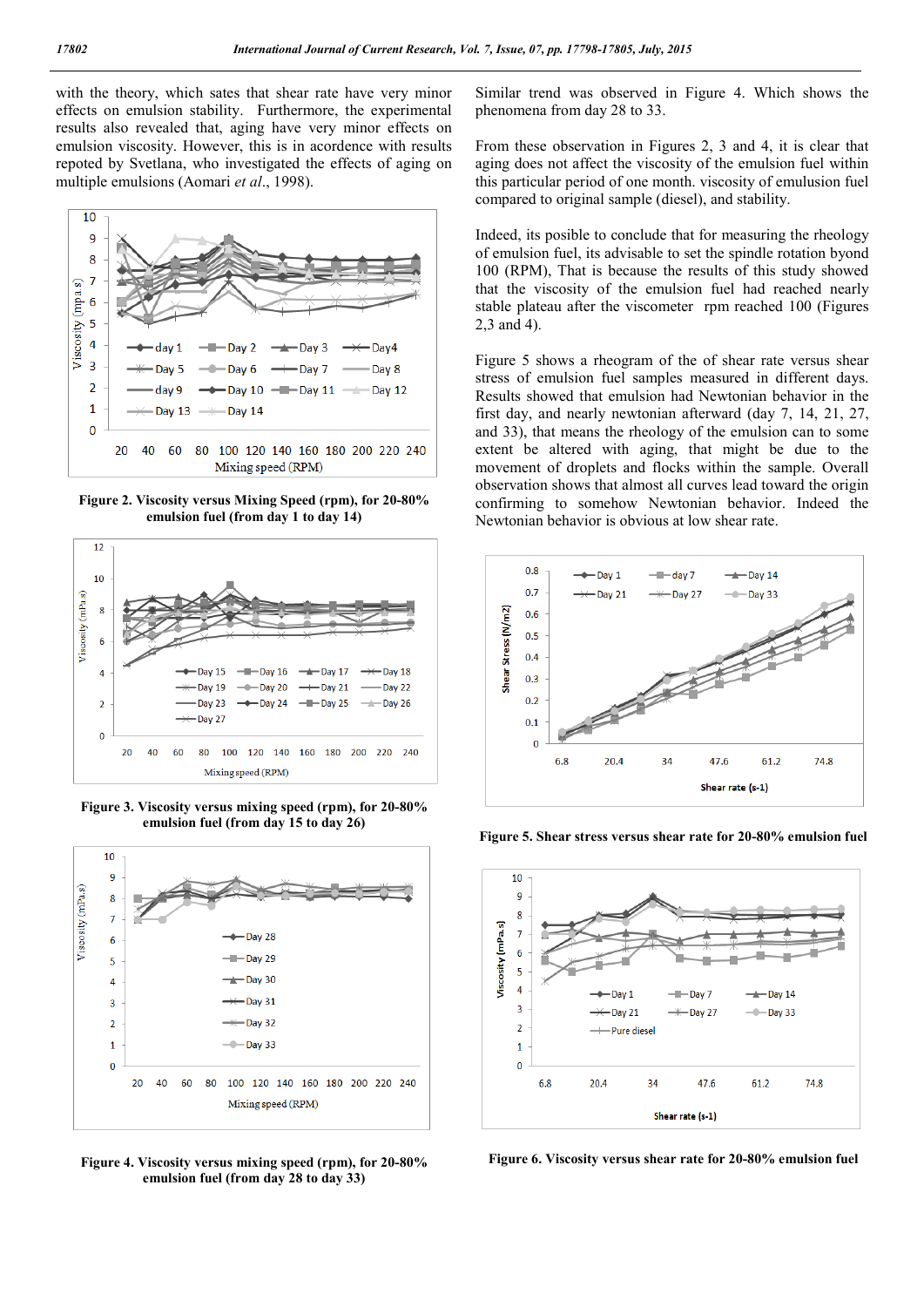Figure 6 represents the effect of aging on the viscosity of the emulsion fuel as function of shear rate. The variation in viscosity with shear rate was observed to be similar for all samples. Thus, Emulsion viscosities was observed to increase with shear rate at low shear rate and reached their maximum values at shear rate of 41 s-1, Soon after that, all viscosity curves seemed to have constant plateau byond shear rate 41 s-1. This in a direct contrast to the pervious observation given by ong-Wook Ha and friends (Jong-Wook Ha *et al*., 1999), and that may be ascribed to the emulsion types.

Another important observation is that, there is a fluctuation in the values of viscosity with respect to time. For instance, the average viscosity of pure diesel fuel is 6.25 mpa.s, and the viscosity of the fresh prepared emulsion 8.1 mpa.s. This is normal since viscosity of emulsions are normally higher than that of their initial raw materials, but after one week, the average viscosity of emulsion had reduced to 5.8 mpa.s, this might be due to either the existence of biocontinuous emulsions or phase inversions. However, the trend was fluctuated slowly in the following weeks to 7.0, 7.7, 6.2 and 8.0 in days 14, 21, 27, and 33 respectively. This could be due to particles motions between the two phases while they were either sedimenting or floating.

Overall, the little variations in viscosity observed for these curves in Figure 6 proved that aging have little effects on emulsion fuel viscosity.

#### **Stability assessment (water resolution)**

Since most of emulsions are thermodynamically unstable, they all tend to resolve if sufficient time is given because of the effects of gravitational and hydrodynamic forces. Thus, emulsion stability is normally assessed via measuring the percentage of water/oil separated with time using Equation 1. Figure 7 shows the effect of aging on water/oil resolution from emulsion fuel.



**Figure 7. % of water/oil resolved from the emulsion vrsus time (days)**

The phase resolutions were observed every day (24 hours intervals). Oil phase started resolving significantly from day 10, and progressively increased from below 1% in day 10 to 10% in day 30 and beyond. Regarding water separation, it started in day 25, and increased sharply from below 1% in day 25 to 8% in day 30 and beyond. Figure 8 shows a visual pictures of emulsion fuel samples, the left side picture is a freshly prepared emulsion in the first day, and the right side picture is the same sample after three days 3. From Figure 8 it was clear that, in the first day the sample was uniform, but separated into two distinct layers in day 3 (Figure 8).



**Figure 8. Picture of emulsion fuel sample (Day 1 and 3)**

Figure 9 is visualization of the emulsion after day 10. Beyond 10 days, emulsion appeared to be consisted of several regions (Layers). The upper part changed to gray and separated into two distinct layers. The upper most layer (Layer 4) in Figure 9 claimed to be pure diesel, then followed by layer 3 which might be diesel mixed with some water drops (diesel rich emulsion).



**Figure 9. Emulsion fuel picture (Day 10)**

The down part also again split into two distinct layers, the down most layer (Layer 1) in Figure 9 is assumed to be a water rich emulsion and the light top layer (layer 2) is assumed to be a transition layer of sedimenting flocks. According to previous findings, the bottom layer might be a dense multiple emulsions of either (w/o/w or o/w/o) types, and sedimented surfactants particles merged together forming very stable jell like viscose liquid (Hong *et al*., 2003).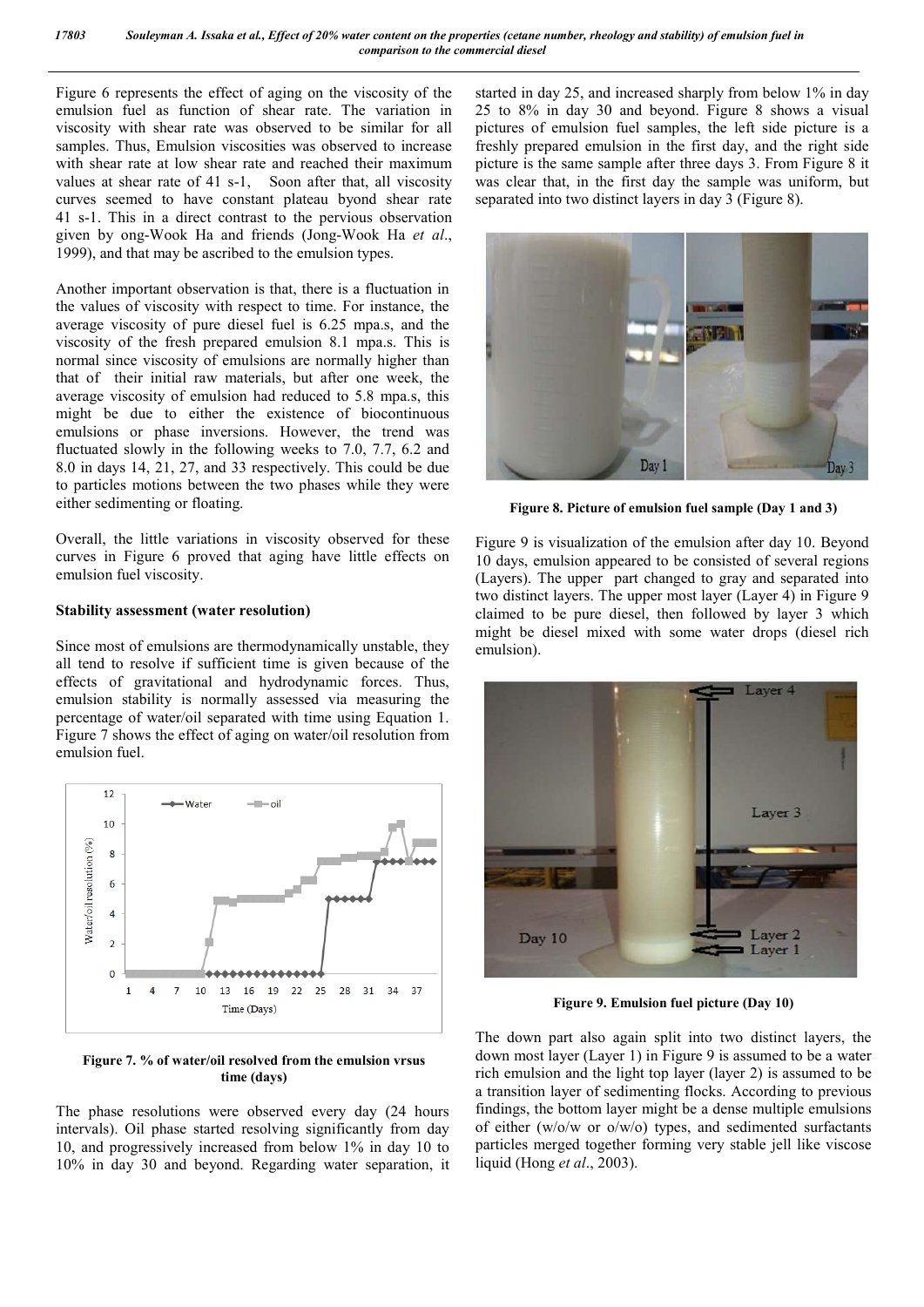Beside that current authors suspected The upper layers may consist of water-in-oil microemulsions and excess oil phase, the lower layer may consists of oil-in-water microemulsion and excess water phases, while the middles layer could be a multiple emulsions and free water.

#### **Measured cetane number**

The effect of aging in the cetane number of the diesel emulsion fuel is reported in this part. Cetane number is of paramount importance in diesel quality, thus the variation in the cetane number of the prepared emulsion fuel in the course of time in comparison to the pure diesel fuel is investigated. Figure 10 shows the effect of aging on cetane number, it is obvious that water addition caused a major effect on the cetane number of the diesel, the values of the cetane number of the pure diesel was 56.9. While the cetane number of the emulsion fuel had an average value of 63.2.



**Figure 10. Water/oil resolution from the emulsion**

However, aging does not have much effects on the cetane number, sine the values kept fluctuating not too high above and below 63 until the last day of the observation. This result would emphasise the idea that fuel with high cetan number have shorter ignition delay, hence here no cetane improvers are required.

#### **Conclusion**

The stability and rheoligical properties of the emulsion fuel was investigated in this experimental study. The 20-80% emulsion fuel was found to have viscosity range from 5.5 -9 mpa.s, hence 20% water had increased the viscosity from 5.5 mpa.s in the original commercial diesel to as high 9 mpa.s in the emulsion fuel samples. Stability study showed that, there was a lesser distinct phase separation, but rather a regions of oil rich mixture at the top, and water rich mixture at the bottom. The percentage of pure water and oil separated were 7 and 10% respectively within the period of one month. Regarding Cetane number the water mixed 20-80% water-indiesel emulsion had cetane number of 63.2, that is greater than the original commercial diesel cetane number. Since the original cetane number in the commercial diesel is 56.9. Aging shows very minor effects on the values of the cetane number, since most of the measured values were beyond 62.

Although from visual qualitative standpoint, aging have no much effect on the measured characteristic of the emulsion fuel, yet visually the fuel had shifted from pure milky white color in the beginning to multiples layers along the way and to completely gray at the end.

#### **Acknowledgement**

The Authors would like to acknowledge the financial support from University Malaysia Pahang.

## **REFERENCES**

- Abdurahman H. Nour, M. Nuraini. International science index 2010, 4:604-607.
- Abdurahman H. Nour, Rosli Mohd Yunus, Stability investigation of water-in-crude oil emulsions*, J. of Applied Science*, (2006); 6:2895-2900
- Al-sabagh A. M., M.M. Emara, M.R. Noor El-Din, W.R. Aly, Formation of water-in-diesel oil nano-emulsions using higher energy method and studying some of their surface active properties, *Egyptian Journal of Petroleum*, (2011), 20:17-23
- Al-sabagh, A. M. Water-in-diesel fuel nano-emulsion drop size and stability, and emission characteristics, *J. of Surfac Deterg* (2012); 15:139-145
- Andres Andreasen, Water-in-fuel emulsion as marine engine fuel for reduced Nox and particulate emissions, Danish ministry of the environment, environmental project No. 1380 (2011)
- Aomari N., R. Gaudu, F. Cabioch, A. Omari, Rheology of water-in-crude oil emulsions, *J. Of colloid and surfaces A: physicochemical and engineering aspect*, (1998); 139:13- 20.
- Bamgboye A. I. and A.C. Hansen. Prediction of cetan number of biodiesel fuel from fatty acid methylester (FAME) composition, int. *Agrophysics,* (2008); 22:2-29.
- Bamgboye A. I., A. C. Hansen, prediction of cetane number of biodiesel fuel from the fatty acid methyl ester (FAME) composition, *In Agrophysics*, (2008); 22:21-29.
- Binks B.P., S.O. Lumsdom. Effects of oil types and aqueous phase composition on oil-water-mixture containing particles of intermediate hydrophobicity, *J of phys. Chem. Phys*., (2000); 2: 2959-2967
- Cherng-Yuan Lin, Hsiu-An Lin, effects of Nox-inhibitor agent on fuel properties of three phase biodiesel emulsions *J. Of fuellprocessing technology*, (2008); 89:1237-1242.
- Cherng-Yuan Lin, Kuo-Hua Wang, Diesel engine performence and emission characteristics using three-phase emulsion as fuel, *J. of Fuel*, (2004); 83:537-545.
- Cherng-Yuan Lin, Kuo-Hua Wang, Effects of an oxygenated additive on the emulsification characteristics of two-and three-phase diesel emulsions, *J. of Fuel*, (2004); 83:507- 515
- Cherng-yuan lin, Kuo-Hua Wang, The fuel properties of three phase emulsions on an alternative fuel for diesel engine, J*. Of fuel*, (2003); 82:1367-1375
- Cherng-Yuan Lin, Shiou-An Lin, Effects of emulsification variables on Fuel properties of two-and three-phase biodiesel emulsions, *Journal of Fuel*, (2007); 86:210-217